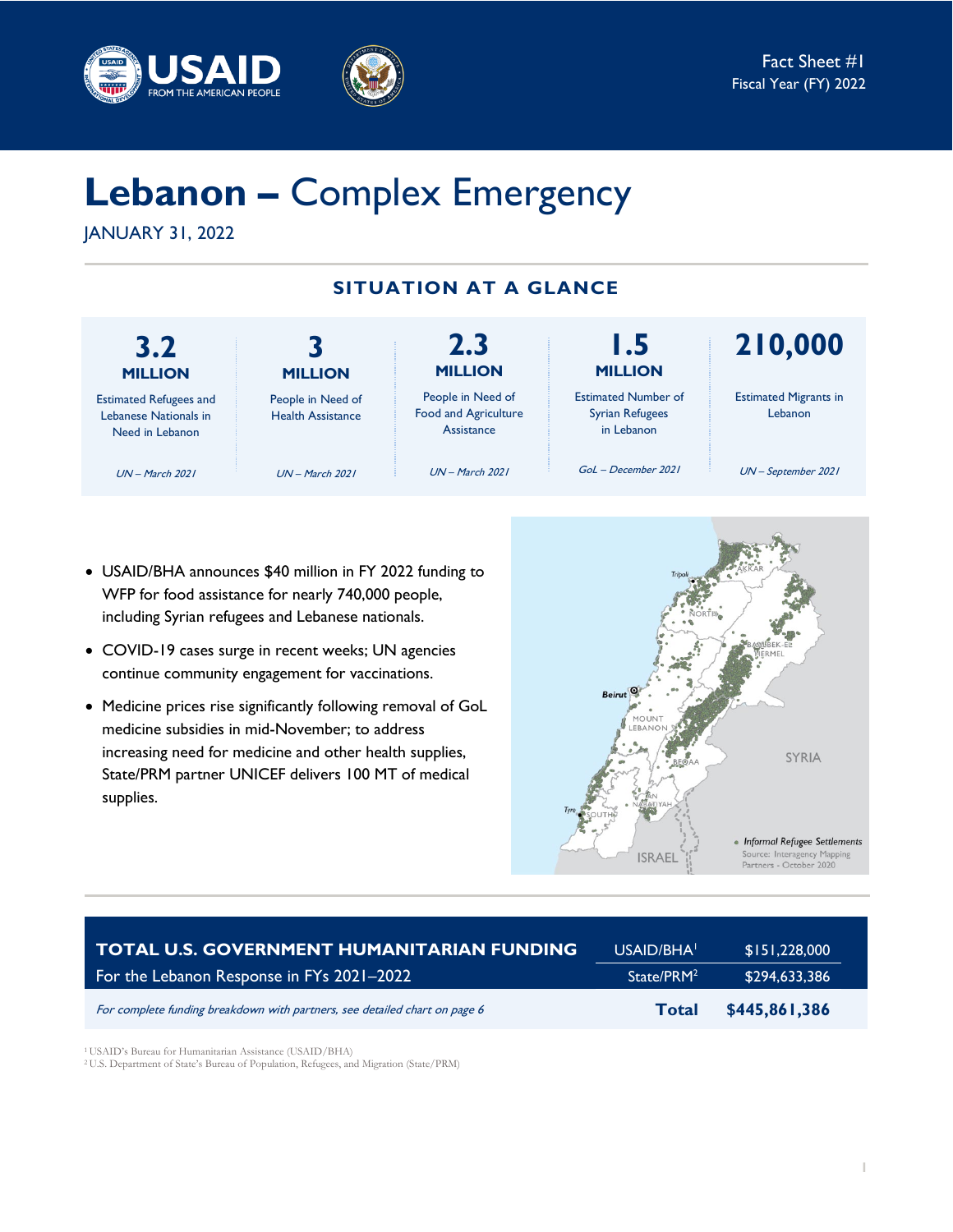# **KEY DEVELOPMENTS**

### **USAID/BHA Provides \$40 Million for Food Assistance as Inflation Drives Food Insecurity**

As of January 11, the market value of the Lebanese pound (LBP) reached 33,000 per 1 U.S. dollar (USD) despite still being officially fixed at 1,500 LBP per 1 USD, representing a 15 percent depreciation since the start of January and sparking demonstrations in some parts of Lebanon, international media report. In November 2021, the general inflation rate in Lebanon exceeded 200 percent compared with November 2020, the highest year-on-year inflation rate ever recorded in the country, the UN Food and Agriculture Organization (FAO) reports. Similarly, food prices rose by more than 350 percent during the same period. The UN World Food Program (WFP) estimated that more than 1.3 million Lebanese nationals and approximately 735,000 Syrian refugees in Lebanon were moderately-to-severely food insecure as of late September 2021 due to the ongoing economic crisis.

In response to rising food insecurity in Lebanon, USAID/BHA announced \$40 million in funding for WFP on January 18. The assistance will enable WFP to provide food assistance to nearly 740,000 people in the country for four months, including locally and regionally procured in-kind food assistance for vulnerable Lebanese nationals and food vouchers for refugees.

#### **UN Continues Vaccination Outreach Amid Surge in COVID-19 Cases**

The number of coronavirus disease (COVID-19) cases in Lebanon surged by more than 280 percent from late December to mid-January, reaching a peak of more than 45,230 positive cases during the week of January 10 and remaining at approximately 45,200 cases the subsequent week, according to the UN World Health Organization (WHO). However, the number of COVID-19 related deaths remained at an average of approximately 100 per week as of January 30, significantly lower than the peak of 751 weekly deaths in January 2021. To mitigate the spread of COVID-19, State/PRM partners the Office of the UN High Commissioner for Refugees (UNHCR) and the UN Children's Fund (UNICEF) continue to conduct community engagement and mobile vaccination campaigns among vulnerable populations. In November and December 2021, UNHCR reported mobilizing more than 600 volunteers to increase COVID-19 vaccine registration rates among refugees in Lebanon. As of December 26, UNHCR had reached nearly 235,000 refugees with community engagement and outreach activities through the UN agency's mobile vaccination units, reception centers, and validation sites. UNHCR also continues to cover the full cost of COVID-19 testing and treatment for refugee patients and has covered the hospitalization needs of nearly 1,700 Syrian refugees since March 2020 with State/PRM funding. In addition, UNICEF reports that it has supported vaccination events across Lebanon by mobilizing more than 500 volunteers to assist with crowd management, dosage criteria review, and registration. In December 2021 and January 2022, UNICEF supported two COVID-19 vaccination marathon events with an estimated 113,500 participants, including higher participation of Syrian refugees than in prior marathons.

#### **Medicine Prices Rise as Subsidies Lifted; UNICEF Delivers Medical Supplies**

The Government of Lebanon (GoL) partly lifted medicine subsidies in mid-November, triggering further price increases and supply shortages across a range of pharmaceuticals, including those used to treat chronic illnesses, with insulin prices quadrupling, international media report. Rising medicine prices since the start of Lebanon's economic crisis in 2019 have also affected pharmacies' ability to stock certain medicines, driving increasing numbers of individuals to procure medicines at primary health care centers (PHCCs) already overburdened by rising COVID-19 cases, a USAID/BHA partner reports.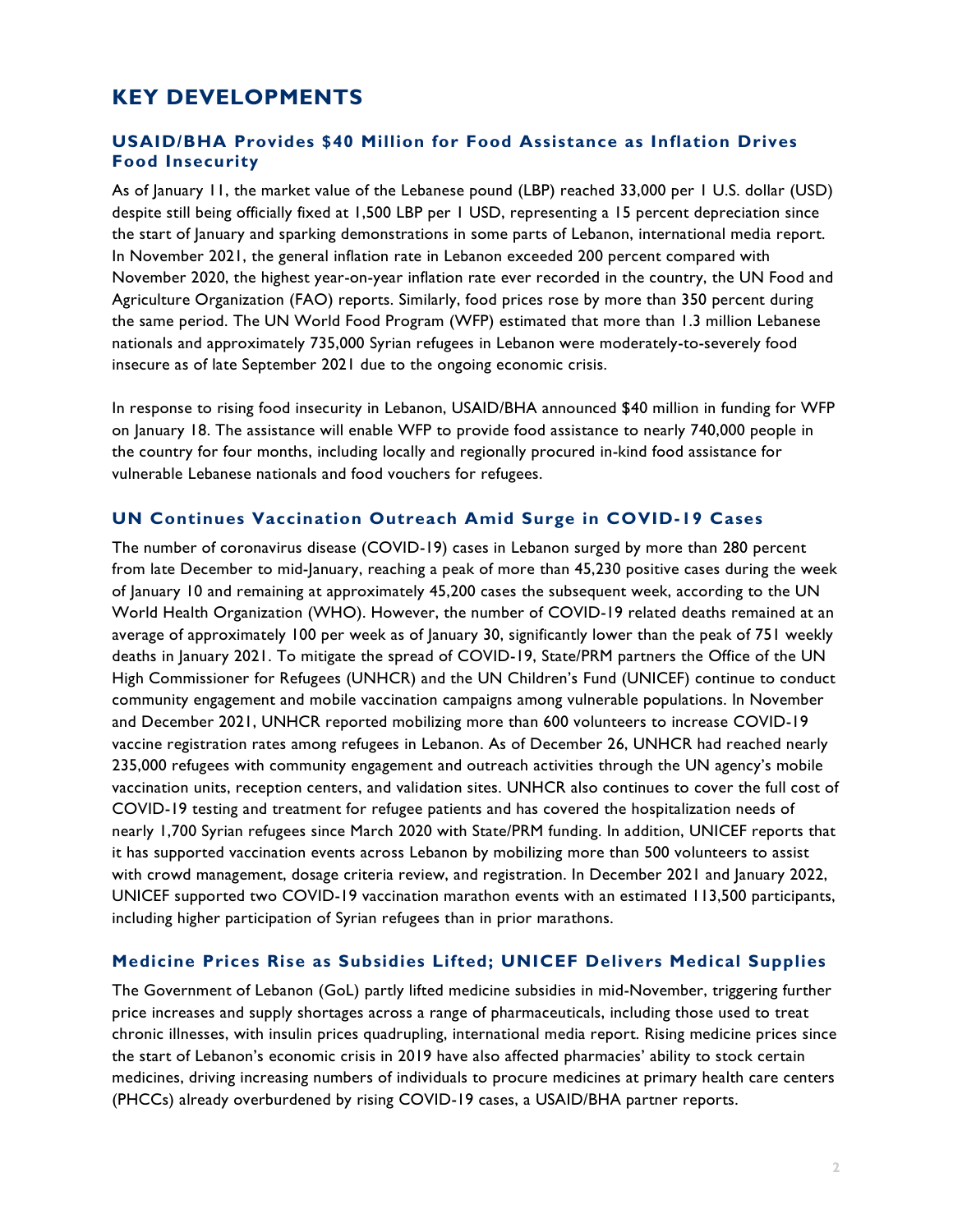In response to severe shortages of critical medical supplies, UNICEF delivered nearly 100 metric tons (MT) of medical supplies to Lebanon on November 16 with funding from State/PRM. The delivery, which will support five public hospitals and nearly 170 PHCCs, includes a more-than-one-year supply of antibiotics, medical supplies, and surgical supplies. In addition, the shipment contains nutritional commodities sufficient to support an estimated 1 million women and children, UNICEF reports.

#### **Economic Crisis Adversely Affects Agriculture and Related Livelihoods**

Countrywide economic deterioration has adversely affected agricultural production as of January 2022, despite favorable environmental conditions, a trend expected to continue throughout 2022 as the LBP continues to depreciate on the parallel market, FAO reports. While Lebanon's domestic cereal production accounts for less than 20 percent of the market, more farmers have relied on agriculture as a primary livelihood since the onset of the economic crisis, according to FAO. Global price increases and Lebanese farmers' declining purchasing power due to currency depreciation have raised the cost of procuring imported agricultural inputs such as seeds and fertilizer. In addition, agriculture workers did not fully benefit from the GoL agreement to subsidize the exchange rate for agricultural imports at 3,900 LBP per 1 USD in 2020 and 2021 due to lengthy bureaucratic requirements causing delays in imports; rapid currency depreciation also rendered the subsidy less effective over time. Fuel shortages following the removal of fuel subsidies in 2021 also adversely affected agriculture operations and market access, FAO reports.

#### **KEY FIGURES**



In dedicated USAID/BHA emergency food assistance in FY 2022



People reached with USG-supported hospital care referrals since January 2021

## **U.S. GOVERNMENT RESPONSE**

#### **FOOD SECURITY**

Since FY 2012, USAID/BHA has provided food assistance to respond to the needs of Syrian refugees and other vulnerable refugee populations in Lebanon. USAID/BHA is also providing food assistance to Lebanese nationals affected by the country's ongoing economic crisis. Overall, USAID/BHA provided more than \$145.5 million in emergency food assistance in Lebanon in FYs 2021 and 2022.

#### **HEALTH**

State/PRM supports UNHCR to subsidize primary and secondary health care services—including child, maternal, mental health, and sexual and reproductive health care, as well as medications and vaccinations—for Syrian refugees, refugees of other nationalities, and vulnerable Lebanese individuals. UNHCR also facilitates refugee access to emergency services, supporting at least 14,000 hospital care referrals since January 2021. Moreover, the UN agency is helping refugees enroll in Lebanon's national COVID-19 vaccination registration platform by supporting more than 600 health workers and outreach volunteers and providing approximately 19,230 vaccinations to refugees through its mobile vaccination campaign between July and November 2021. In addition, UNHCR covers the full cost of COVID-19 tests and treatment for refugee patients. Since March 2020, UNHCR has covered the cost of more than 3,630 COVID-19 tests and admissions for more than 1,710 refugees under its referral care program. State/PRM partner UNICEF also distributes micronutrients to children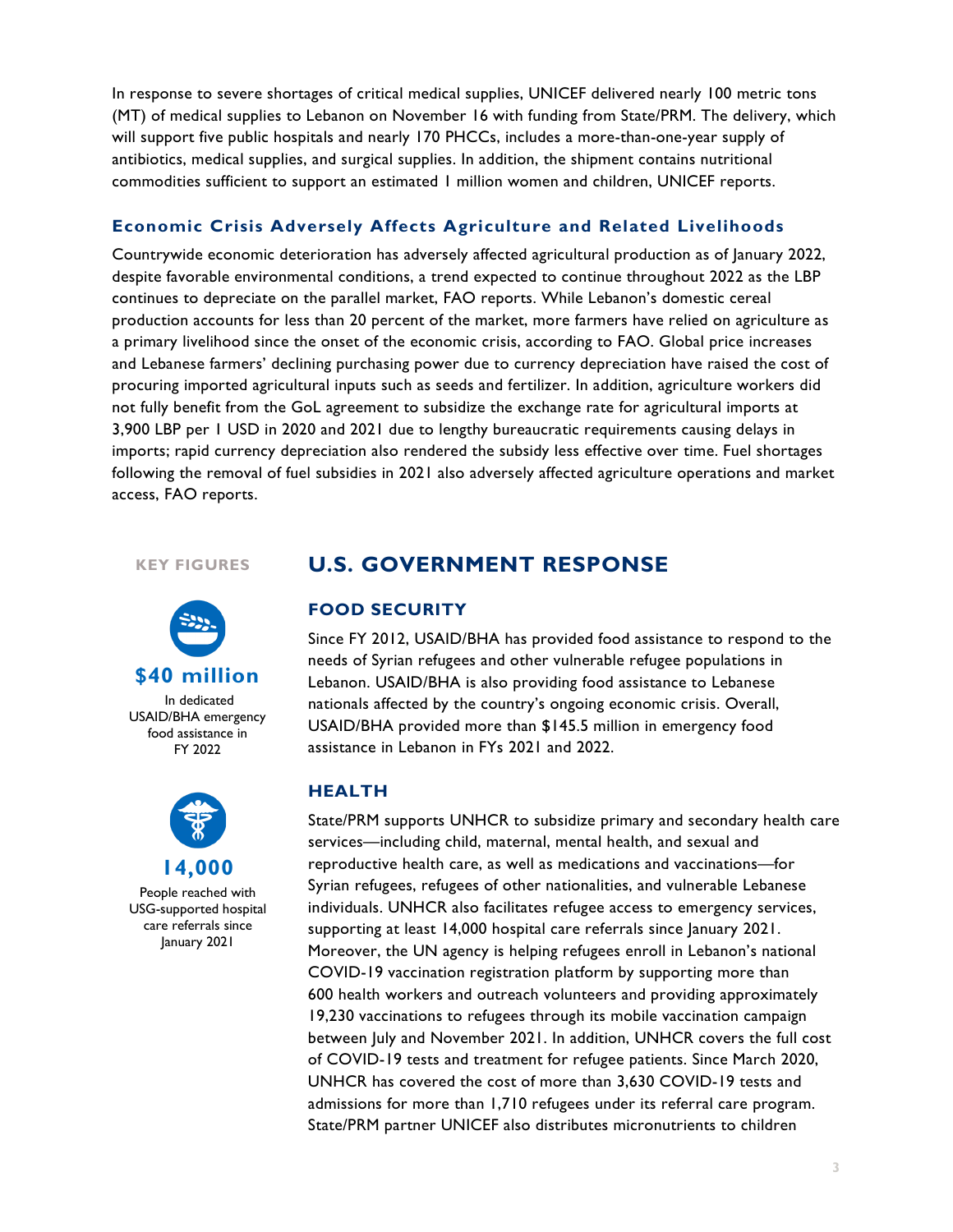younger than five years of age, as well as emergency food rations, micronutrient sachets, therapeutic milk, and Vitamin A, to primary health clinics and other partners in Lebanon.

To mitigate the spread and impact of COVID-19 and reduce health needs among vulnerable Lebanese nationals, USAID/BHA supports the American University of Beirut (AUB) to reduce transmission in health care centers, including through the training of health care staff and distribution of personal protective equipment (PPE). From July to September, AUB reported that COVID-19 training programs had a significant impact on the improvement of the partner hospitals' preparedness and vaccination campaigns. The delivery of PPE and medical equipment to the partner hospitals remains ongoing. With USAID/BHA funding, International Medical Corps (IMC) continues to support PHCCs in Lebanon to deliver community-based, at-home health assistance, supporting 36 PHCCs between September and November. Meanwhile, IMC provided health education support to more than 1,550 households and referred more than 40 households for mental health and psychosocial support services as of late December.

#### **WASH**

The U.S. Government (USG) supports water, sanitation, and hygiene (WASH) programming throughout Lebanon to bolster water and sanitation conditions and prevent the spread of COVID-19. USAID/BHA partner World Vision is providing WASH kits—including detergent, face masks, hand sanitizer, and soap—to households acutely vulnerable to COVID-19, in Beirut, Beqaa, and Mount Lebanon governorates. With State/PRM support, UNICEF continues to facilitate access to safe drinking water and sanitation services for more than 250,000 Syrian refugees residing in informal settlements across Lebanon, helping mitigate public health hazards and social tensions related to limited water resources. In response to critical fuel and water shortages across Lebanon, UNICEF has also secured access to safe drinking water for more than 2.3 million people through emergency fuel procurement and the deployment of rapid response teams with Central Emergency Response Fund support.

## **MPCA AND PROTECTION**

State/PRM supports five NGOs to provide child protection, gender-based violence (GBV) prevention, and mental health and psychosocial support services to vulnerable populations across Lebanon. State/PRM also supports UNICEF to provide child protection services, reaching 70,000 children through an emergency cash grant program between April and September. UNICEF also distributes protection-related cash assistance to vulnerable Syrian refugee households, benefitting approximately 5,500 children from August to September. Additionally, in November, State/PRM partner UNHCR distributed card-based multipurpose cash assistance (MPCA) to approximately 134,000 Syrian refugee households and 2,000 refugee households of other nationalities to bolster the households' capacities to



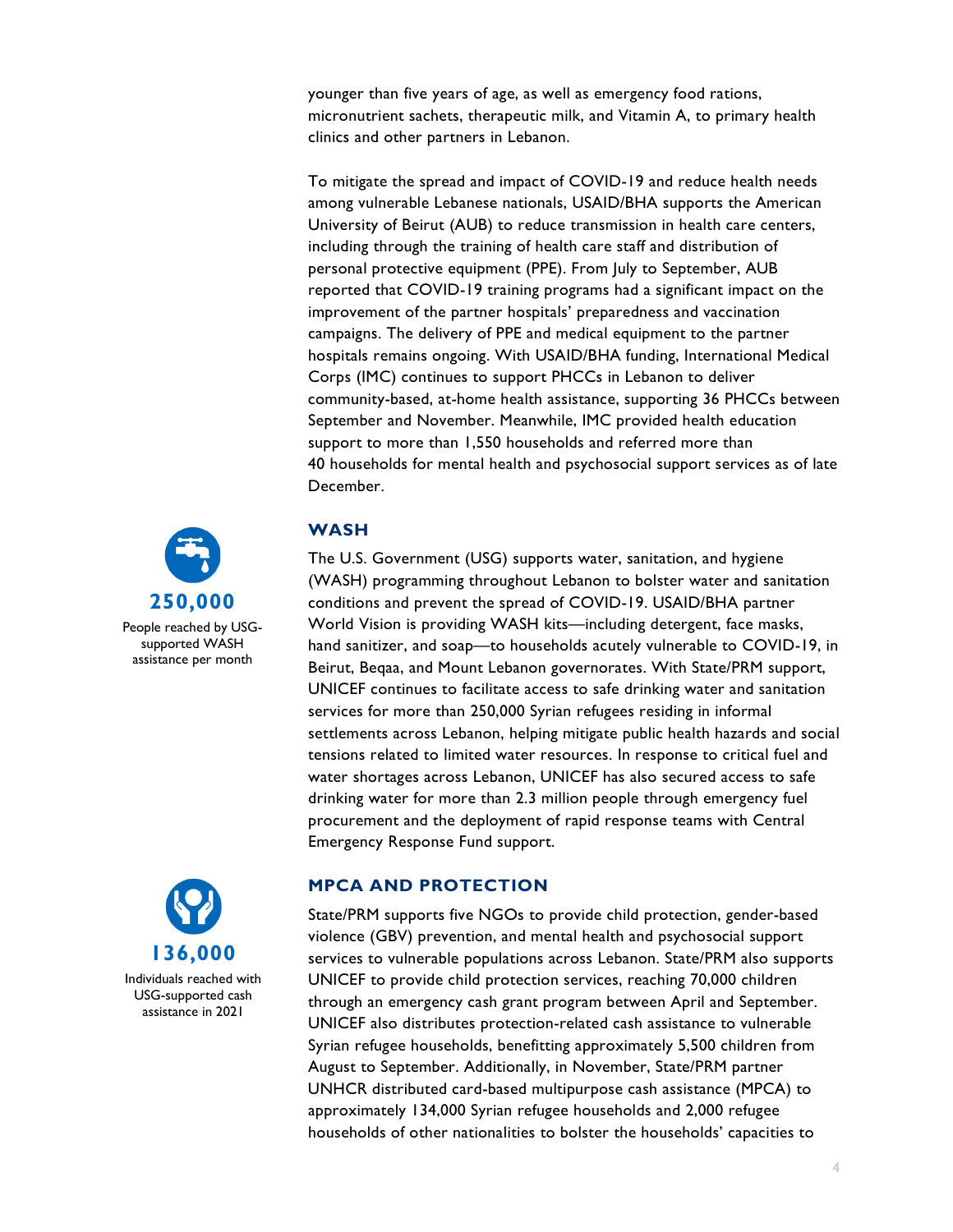meet basic needs and reduce their vulnerability to exploitation and negative coping strategies.



Explosion-affected households supported by USG-funded shelter and settlement activities



Children targeted to receive USG-supported education materials in Lebanon

## **SHELTER**

In response to the August 2020 explosions, USAID/BHA supported nongovernmental organization (NGO) Caritas to provide basic household items, such as mattresses and stoves, for people whose residences were destroyed during the incident; the NGO provided emergency relief supplies to nearly 12,000 households between April and September 2021 alone. With State/PRM support, UNHCR continues to respond to refugees' acute shelter needs in collective shelters, informal settlements, and substandard shelter units. UNHCR operates within poor urban neighborhoods and rural areas and provides targeted assistance through an integrated shelter and WASH response, including cash for rent assistance, shelter rehabilitation, site improvement, and winterization assistance.

#### **EDUCATION**

State/PRM partner UNICEF provides teaching resources to support education activities, conducted online due to the COVID-19 pandemic, for at least 150,000 students. In addition, with State/PRM support, UNHCR continues to administer a certified basic literacy and numeracy test for children ages 10–14 years who are out of school, supporting their entry to the formal public education system. UNHCR has also enrolled nearly 200 vulnerable youth from refugee and host communities in vocational training. Moreover, State/PRM NGO partner the International Rescue Committee recently assisted the GoL Ministry of Education and Higher Education to create a digitized version of the Lebanese curriculum in Arabic, English, and French, and provides education support to refugees in Beqaa and North governorates. Additionally, with State/PRM support, NGO Relief International's Cash for Education program reaches more than 760 households in Beqaa per month, providing monthly stipends to Syrian refugee households as an incentive to keep children in school.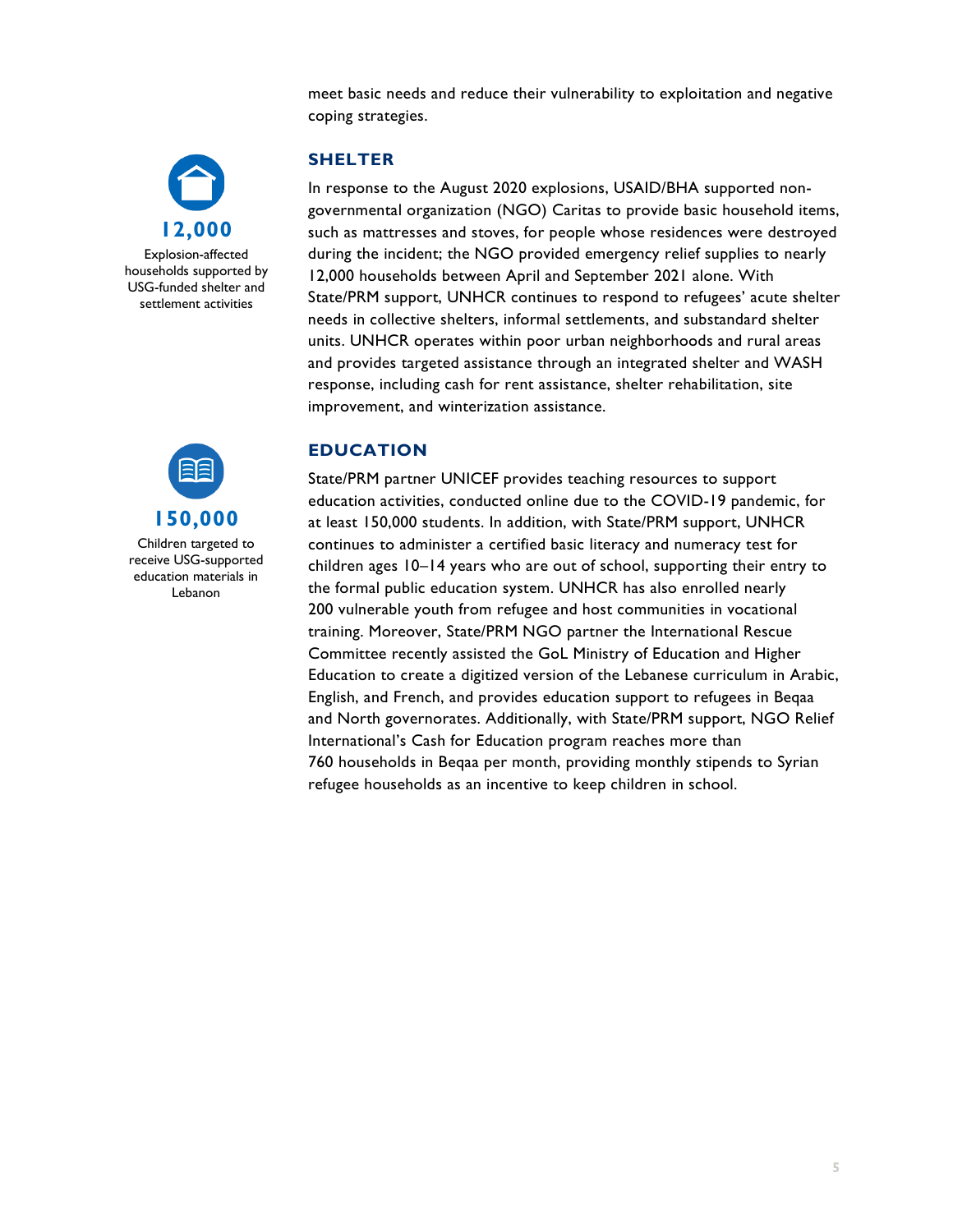#### **CONTEXT IN BRIEF**

- Lebanon hosts the largest number of refugees per capita of any country, with the influx of approximately 1.5 million refugees straining local resources and generating significant humanitarian needs. Additionally, Lebanon has experienced several large socioeconomic shocks due to overlapping crises since 2019, including ongoing political instability, the steep deterioration of the economy, and the emergence of COVID-19, which have worsened economic and financial conditions and resulted in ongoing instability across the country.
- On August 4, 2020, concurrent explosions occurred at a warehouse near the Port of Beirut, resulting in at least 180 deaths and injuring an estimated 6,500 people, according to the GoL. Relief actors report that the explosions damaged approximately 48,000 buildings, affected 171,600 people, and displaced many vulnerable Lebanese, Palestinian, and Syrian households, whose coping mechanisms had already been strained by the ongoing socioeconomic crisis in Lebanon. In response, USAID deployed a Disaster Assistance Response Team (DART) to Beirut and activated a Washington, D.C.-based Response Management Team (RMT) to coordinate response efforts on August 7, 2020. The DART and RMT were demobilized on August 21, 2020, as response efforts shifted to reconstruction.
- On October 1, 2021, U.S. Ambassador to Lebanon Dorothy C. Shea declared a disaster due to the humanitarian effects of the complex emergency in Lebanon for FY 2022.

| <b>IMPLEMENTING PARTNER</b>                                                      | <b>ACTIVITY</b>                                                                                                    | <b>LOCATION</b> | <b>AMOUNT</b> |  |
|----------------------------------------------------------------------------------|--------------------------------------------------------------------------------------------------------------------|-----------------|---------------|--|
| <b>USAID/BHA</b>                                                                 |                                                                                                                    |                 |               |  |
| <b>WFP</b>                                                                       | Food Assistance-Local, Regional, and<br>International Procurement; Vouchers                                        | Countrywide     | \$40,000,000  |  |
|                                                                                  | Program Support                                                                                                    |                 | \$35,000      |  |
| <b>TOTAL USAID/BHA FUNDING</b>                                                   |                                                                                                                    |                 | \$40,035,000  |  |
| <b>STATE/PRM</b>                                                                 |                                                                                                                    |                 |               |  |
| UN Relief and Works Agency for<br>Palestine Refugees in the Near East<br>(UNRWA) | Cash-Based Programming, Child Protection,<br>Education, GBV Prevention, Health,<br>Nutrition, WASH, Youth Programs | Countrywide     | \$5,000,000   |  |
| <b>TOTAL USAID/BHA FUNDING</b>                                                   |                                                                                                                    |                 | \$5,000,000   |  |
| <b>TOTAL USG HUMANITARIAN FUNDING FOR THE LEBANON RESPONSE IN FY 2022</b>        |                                                                                                                    |                 | \$45,035,000  |  |

#### **USG HUMANITARIAN FUNDING FOR THE LEBANON RESPONSE IN FY 20221**

#### **USG HUMANITARIAN FUNDING FOR THE LEBANON RESPONSE IN FY 2021**

| <b>IMPLEMENTING PARTNER</b>   | <b>ACTIVITY</b>                                                       | <b>LOCATION</b>                                                           | <b>AMOUNT</b> |  |  |
|-------------------------------|-----------------------------------------------------------------------|---------------------------------------------------------------------------|---------------|--|--|
| <b>USAID/BHA</b>              |                                                                       |                                                                           |               |  |  |
| Acción contra el Hambre/Spain | Health, WASH                                                          | Baalbek-El Hermel, Begaa, South                                           | \$800.000     |  |  |
| <b>AUB</b>                    | Health                                                                | Beirut, Begaa, Mount Lebanon,<br>North                                    | \$1.250.000   |  |  |
| IMC.                          | Health                                                                | Baalbek-El Hermel, Begaa, Mount<br>Lebanon, An Nabatiyah, North,<br>South | \$2.100,000   |  |  |
| Mercy Corps                   | Humanitarian Coordination, Information<br>Management, and Assessments | Countrywide                                                               | \$451.000     |  |  |